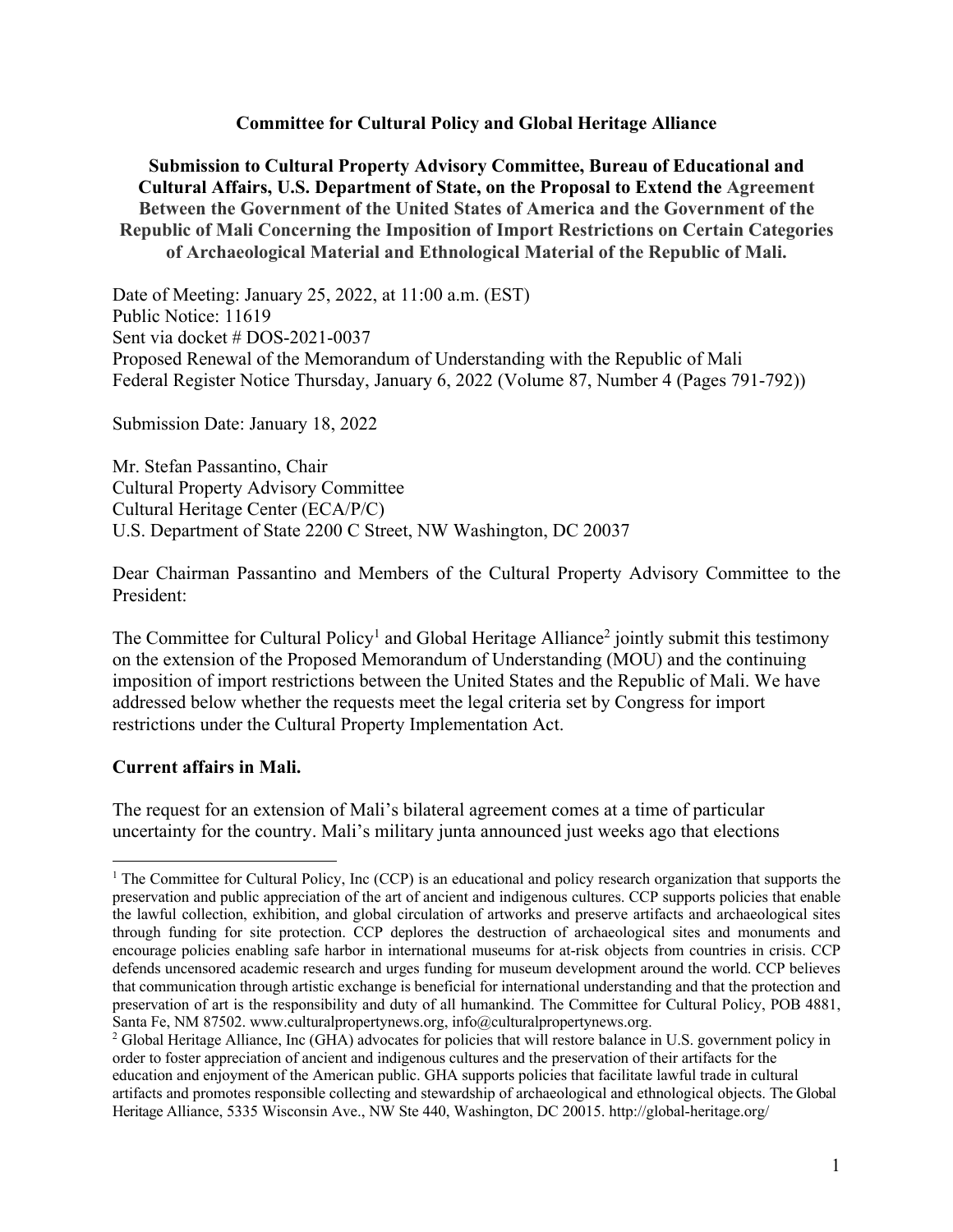promised for February 2022 would be delayed up to five years. ECOWAS, the Economic Community of West African States immediately responded with sanctions. Observers in Mali and nearby states sounded cautiously optimistic that the "six month to five years" delay was a form of negotiating position. The EU has urged a more moderate response, not wishing to isolate Mali or collapse its already teetering economy. The government has encouraged demonstrators in its capital, Bamako, to take to the streets.

Mali was already facing multiple crises before this month's political turmoil and threatened economic chaos. A simmering rebellion by Tuareg factions in 2012 exploded when extremist militants linked to al Qaeda and the Islamic State turned on the Tuareg and captured large sections of the north. French Armed Forces soldiers soon arrived en masse and together with the Malian military succeeded in recapturing much of the north, enabling elections late in 2013. This relatively quiescent period ended as conflicts between Dogon and Bambara farming peoples with Fulani pastoralists escalated and ethnically based militias fought over land and resources.

One of the greatest cultural crises came when Ansar ed Dine directed their forces against the ancient, shrine-filled town of Timbuktu destroying some ancient buildings and threatening Timbuktu's ancient libraries before being driven out by French and Malian forces.

Periodic ceasefires and elections enabled the country to hold together in principle for some time, but in 2019 the fighting and the sporadic but increasingly brutal massacres of civilians increased. A coup d'etat by the military, led by Colonel Assimi Goïta followed popular uprisings against the government in September 2020. The military created a transitional government and promised elections and a transition to civilian rule in 18 months.

At the same time, the thousands of troops from France and its European partners and United Nation peacekeepers have decided that they are unable to cope with the political instability and deteriorating security in the north and unwilling to keep going after nine frustrating years.

## **Prior agreements with Mali.**

Over the last 28 years, the US government has sought to protect the cultural heritage of the Republic of Mali by taking the following actions:

September 23, 1993 Emergency import restrictions placed on archaeological objects from the region of the Niger River Valley of Mali and the Bandiagara Escarpment.<sup>3</sup>

September 19, 1997 Bilateral agreement continuing the prior restrictions on archaeological objects from the region of the Niger River Valley of Mali and the Bandiagara Escarpment for 5 years.4

<sup>3</sup> "Import Restrictions Imposed on Significant Archaeological Artifacts from Mali," *Emergency Actions and Designated List*, *Federal Register* (Washington, D.C.: Department of the U.S. Treasury, Customs Service, September 23, 1993), https://eca.state.gov/files/bureau/ml1993eafrn.pdf.<br><sup>4</sup> "Agreement Between the Government of the United States of America and the Government of the Republic of

Mali Concerning the Imposition of Import Restrictions on Archaeological Material from the Region of the Niger River Valley and the Bandiagara Escarpment (Cliff) (with Appendix)," *Bilateral Agreement* (Washington, D.C.: U.S. Department of State, Bureau of Education and Cultural Affairs, September 19, 1997),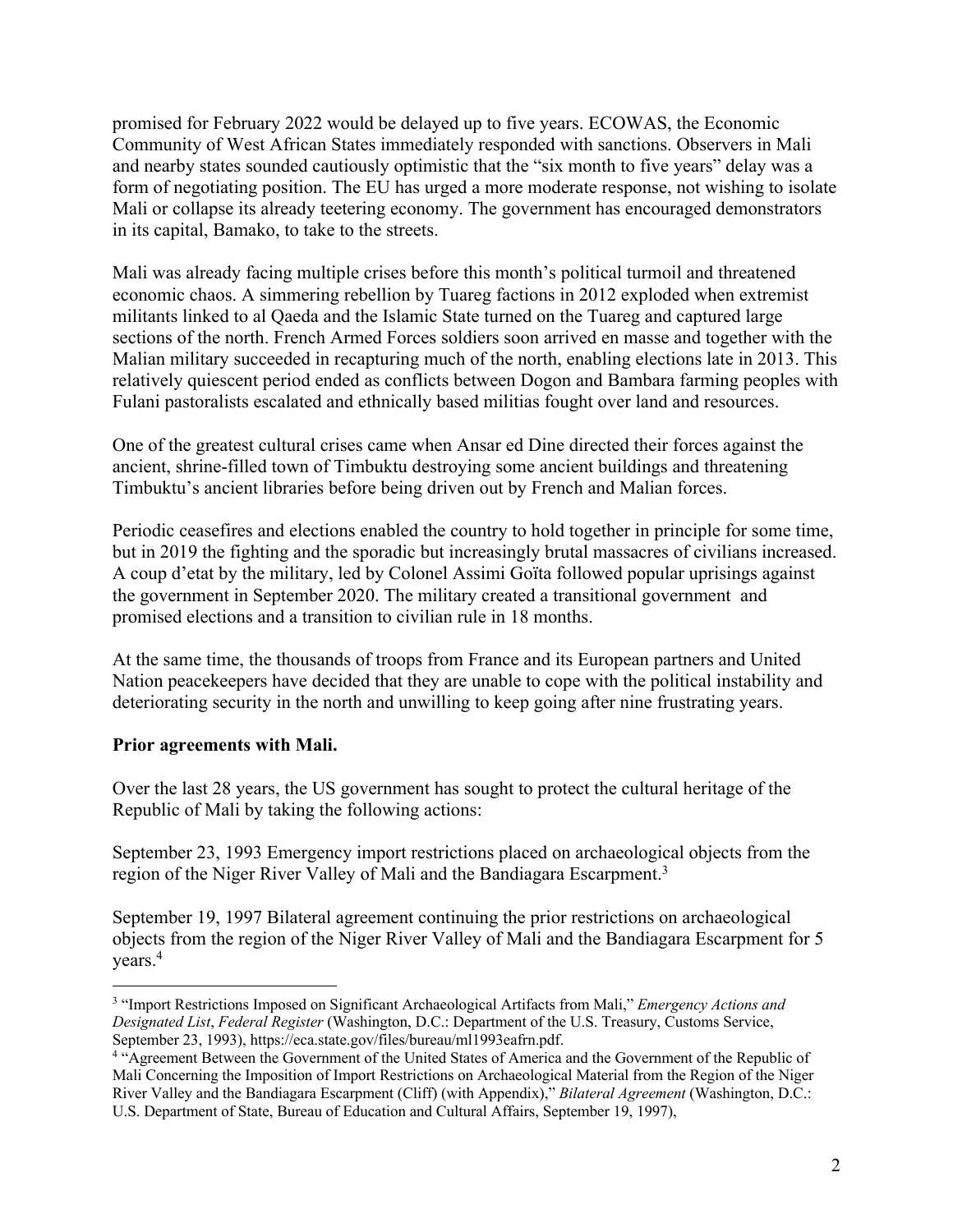September 20, 2002 Bilateral agreement continuing the prior restrictions on archaeological objects from the region of the Niger River Valley of Mali and the Bandiagara Escarpment for 5 years.<sup>5</sup>

September 19, 2007 Bilateral agreement extending the prior restrictions and adding new restrictions on archaeological materials from the Paleolithic Era to approximately 1750 CE for 5 years.<sup>6</sup>

September 19, 2012 Bilateral agreement extending 2007 restrictions on archaeological materials from the Paleolithic Era to approximately 1750 CE for an additional 5 years.<sup>7</sup>

September 2017 Bilateral agreement continues prior restrictions on archaeological materials made of, but not limited to ceramic, leather, metal, stone, glass, textiles, and wood from the Paleolithic Era to approximately 1750 CE, with the addition of manuscripts dating between the twelfth and twentieth centuries in paper, and extending import restrictions to September 19, 2022.8

https://eca.state.gov/files/bureau/mali-tias\_1997-2007.pdf. Department of the U.S. Treasury, Customs Service, "Import Restrictions Imposed on Archaeological Artifacts from Mali," *Designated List, Federal Register*  (Washington, D.C., September 23, 1997)

<sup>&</sup>lt;sup>5</sup> "Agreement Between the Government of the United States of America and the Government of the Republic of Mali Concerning the Imposition of Import Restrictions on Archaeological Material from the Region of the Niger River Valley and the Bandiagara Escarpment (Cliff)," *Diplomatic Note* (Washington, D.C.: U.S. Department of State, Bureau of Education and Cultural Affairs, September 11, 2002), http://eca.state.gov/files/bureau/malitias\_1997-2007.pdf.<br><sup>6</sup> "Agreement Between the Government of the United States of America and the Government of the Republic of

Mali Concerning the Imposition of Import Restrictions on Archaeological Material from the Region of the Niger River Valley and the Bandiagara Escarpment (Cliff)," *Diplomatic Note* (Washington, D.C.: U.S. Department of State, Bureau of Education and Cultural Affairs, September 11, 2007),

http://eca.state.gov/files/bureau/mali\_tias\_1997-2007.pdf. "Extension of Import Restrictions Imposed on Archaeological Material from Mali," *Extended Agreement and Revised Designated List, Federal Register*  (Washington, D.C.: Department of Homeland Security, U.S. Customs and Border Protection, September 19, 2007), https://eca.state.gov/files/bureau/ml2007dlfrn.pdf.

<sup>7</sup> "Agreement Between the Government of the United States of America and the Government of the Republic of Mali Concerning the Imposition of Import Restrictions on Archaeological Material from Mali from the Paleolithic Era (Stone Age) to Approximately the Mid-Eighteenth Century," *Diplomatic Note* (Washington, D.C.: U.S. Department of State, Bureau of Education and Cultural Affairs, August 15, 2012), https://eca.state.gov/files/bureau/mali\_tias\_2012.pdf.

<sup>&</sup>lt;sup>8</sup> "Agreement Between the Government of the United States of America and the Government of the Republic of Mali Extending and Amending the Agreement of September 19, 1997," *Diplomatic Note* (Washington, D.C.: U.S. Department of State, Bureau of Education and Cultural Affairs, September 14, 2017), *Extension of Import Restrictions Imposed on Archaeological and Ethnological Materials From the Republic of Mali*, *Federal Register*  (Washington, D.C.: Department of Homeland Security, U.S. Customs and Border Protection, September 19, 2017), https://www.govinfo.gov/content/pkg/FR-2017-09-19/pdf/2017-20056.pdf.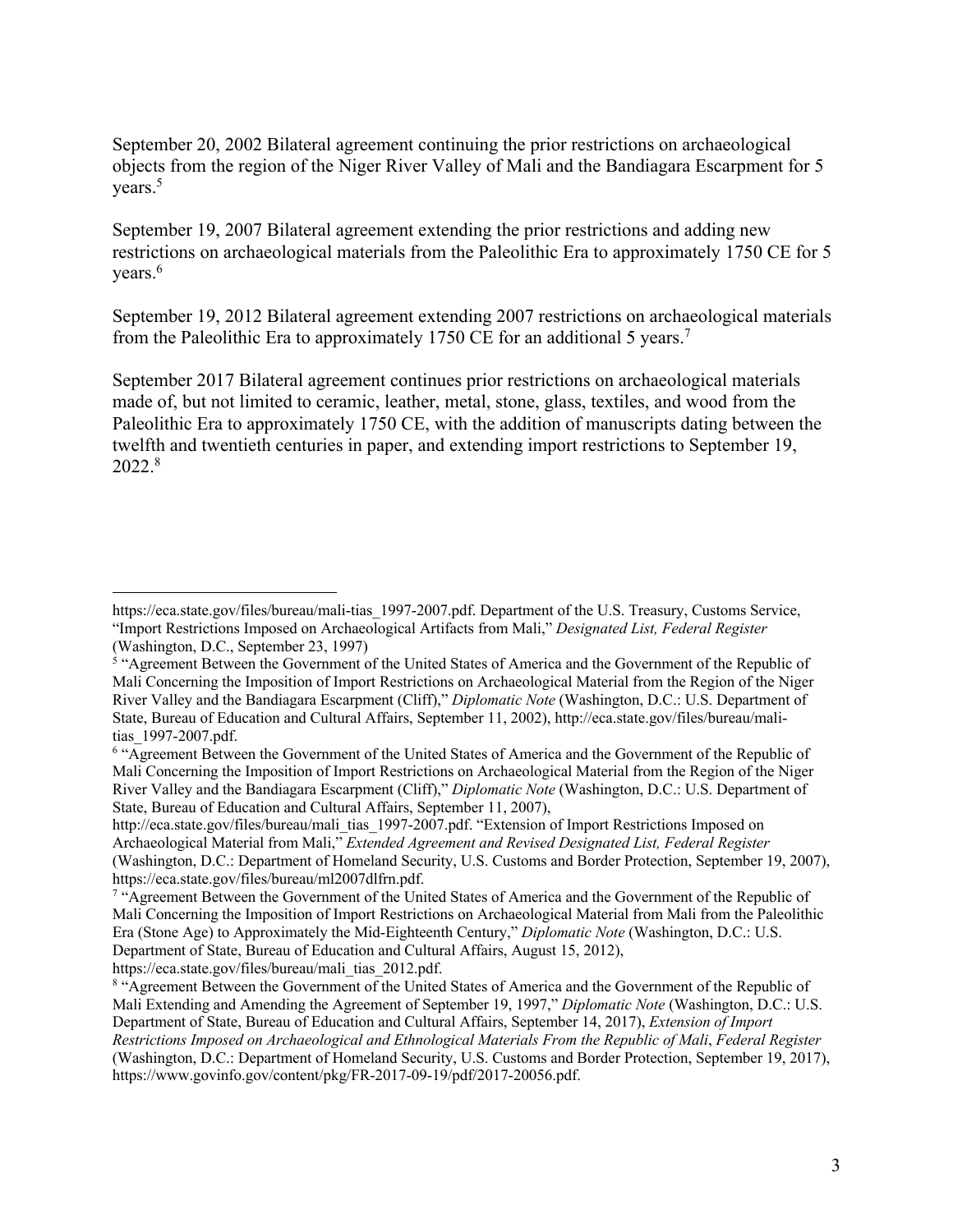#### **No information on the expansion of the request from Mali has been published.**

CCP and GHA are hampered in our ability to fully respond to the request from the Republic of Mali due to the failure of the Department of State to make public any documentation stating the terms of the request and establishing the State Party's continuing qualification for import restrictions.

CPAC's administrators notified the public of the scope of the proposed MOU by placing the following single sentence on the ECA website, on January 11, 2022, only one week prior to the due date for comments.

"The Government of the Republic of Mali requested that the agreement be amended to include additional categories of archaeological and ethnological materials from the Paleolithic period to A.D .1920."

No other information was provided on the content of the request, nor was there additional information on the Federal Register Notice regarding the proposal.

Under US law, bilateral agreements are supposed to be made only when they meet all of the statutory criteria under the CPIA: there must be a current situation of looting of the materials for which embargo is requested, the countries must be working internally to protect their cultural patrimony, import restrictions must have a "substantial benefit," no remedy less drastic than an embargo will help to stop looting, and finally, an embargo must be "in the general interest of the international community in the interchange of cultural property."

It is up to the requesting country to establish that it has met the criteria under U.S. law for a bilateral agreement. This is even more the case in a renewal request, when the U.S. needs to know if the requesting country has performed – or even attempted to perform actions it has undertaken to do under a prior agreement.

There have been restrictions on imports from the Republic of Mali for 28 years without either the U.S. State Department or the Government of the Republic of Mali making any public report on the steps the Malian Government has taken to preserve and protect its heritage. This lack of publicly available information raises serious questions about whether the continuing and expanded restrictions are justified and whether the request meets the legal criteria under the CPIA.

When the content of the source country requests is not made public, the public cannot provide useful comment on the request itself – or even speculate on the reasons for expansion of the embargo to objects up to the  $20<sup>th</sup>$  century. There is no way to judge whether, why or how past U.S. import restrictions have had any positive effect at all.

Requests for information from the Department of State that are necessary for a meaningful public response are routinely denied. The response is always, "You may apply under the Freedom of Information Act." However, it is our experience over the last decade that Department of State responses to requests under FOIA, when and if they are granted, are so heavily redacted that they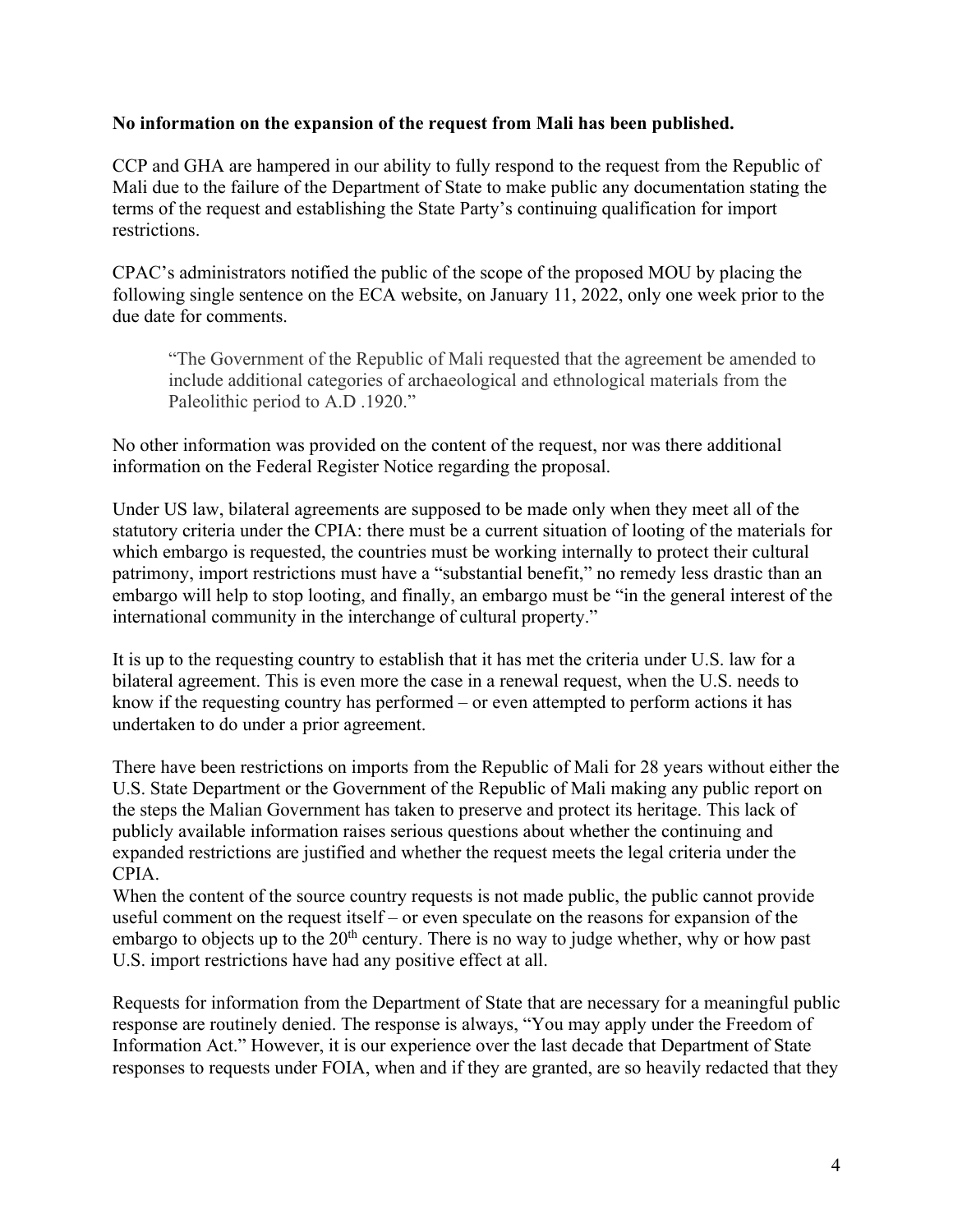provide no substantive information. We have tried repeatedly, and if you will permit the colloquial, we are effectively told to 'pound sand.'

As an organization whose boards include three past members of CPAC, none of whom ever received informational materials that would have placed national security or diplomatic relations at risk, or even privileged information on the location of archaeological sites not otherwise available, we believe there is no legitimate reason for denial of information on the scope of the request to the public.<sup>9</sup> This deliberate obfuscation prevents the public from making comments useful to CPAC's deliberations.

## (1) **All restricted cultural patrimony must be threatened by pillage. Mali has failed to demonstrate that the hitherto unidentified objects in the proposed Designated List are in jeopardy of pillage**.

The State Department has not made public any documentation of contemporary looting in Mali that would justify a potentially blanket import embargo for objects from the Paleolithic to 1920.

If such information was provided, it could encourage public support for more comprehensive MOUs. Nor has the Department of State informed the public of the actions taken by Mali to preserve cultural artifacts in archaeological sites or even in local cultural institutions, nor set forth the steps taken by the Mali to ensure that the US public has at least minimal access to its art through traveling exhibitions or exchanges with US museums. If this information was provided, it could do much to assuage our concerns regarding whether Mali has met the statutory criteria under the CPIA.

CPAC cannot blame concerned citizens for objecting to renewing or expanding an agreement when it deliberately withholds the information that would allow them to support a MOU in good conscience.

# **(2) The self-help requirement – Mali has not taken sufficient measures to protect its cultural patrimony.**

The State Department has made no statements available regarding Mali's fulfillment of its past obligations to protect its heritage or commitment to do so in the future. This information is not available from the Government of Mali either. We will not attempt to guess what the Government of Mali has done one its own to further the United States' interest in the preservation of its cultural heritage.

We are aware that the United States Ambassadors' Fund for Cultural Heritage has provided nine grants since 2020 to Mali. The most recent is a project to document the textile traditions of the Dogon, Fulani and others in central Mali and to assist crafts persons to revitalize traditional textile production. In the two decades since the inception of the Ambassadors Fund, Mali has received nine such grants, "including the preservation of Islamic manuscripts; the preservation of

<sup>9</sup> However, much information was presented as 'secret' that was publicly available from academic sources. I and others on our nonprofit board who formerly served on CPAC also received briefing books with "SECRET" stamped in red on printouts from eBay.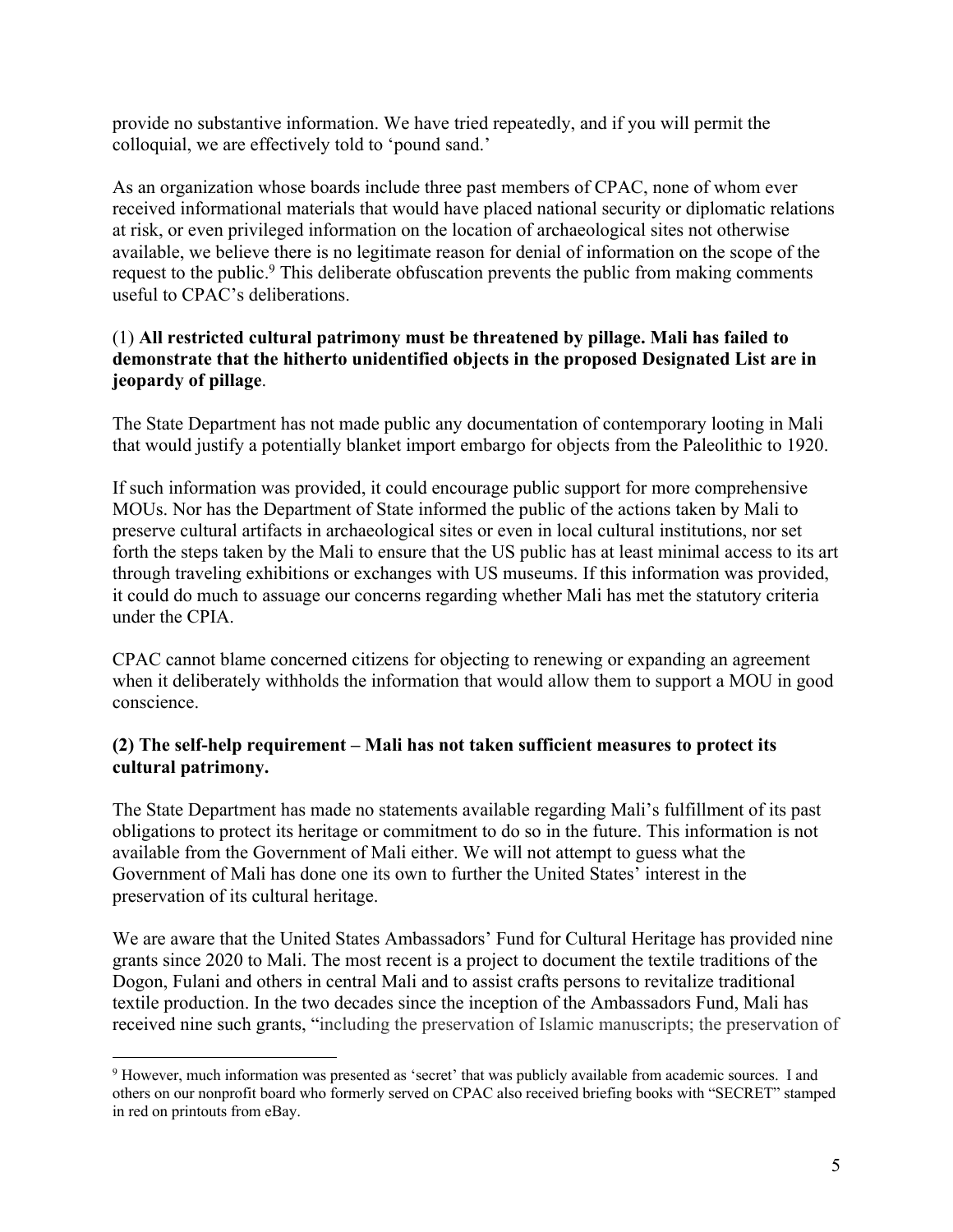the 14th century mosque of Kankan Moussa in Gao; the documentation of endangered musical traditions; and an inventory of archaeological sites."

It would be of interest to know the status of these nine grants, to what degree the projects are still operating, and if completed, what are the results. For example, in January 2020, the U.S. Embassy and Mali's Ministry of Culture's National Directorate of Cultural Patrimony sponsored a week-long technical training for 35 Malian archeologists and technicians to create the first ever "Inventory of Mali's Archeological Heritage." The grant provided \$116,000 for training and to document major archaeological sites in the regions of Kayes, Koulikoro, Sikasso, Ségou, and Bamako in Mali.<sup>10</sup> A relevant question would be, what has been done in the last two years and has the Government of Mali continued the project on its own initiative?

How much is the Government of Mali spending to preserve and restore historic sites? Are there paid guards at major archaeological sites? What is the budget for the National Museum and other museums in Mali?

A policy on cultural heritage that is opaque to the point of invisibility is dismissive of Congressional intent in providing for public comment, harmful to American public interest, and lessens the chance that a bilateral agreement will actually help to preserve Malian heritage.

**(3) U.S. import restrictions may be implemented only if applied in concert with similar restrictions implemented, or to be implemented within a reasonable period of time, by nations with a significant import trade in the designated objects, would be of substantial benefit in deterring a serious situation of pillage, or establish that other, less drastic remedies are not available.**

The U.S. market for Malian antiquities and ethnographic materials has not triggered a current "serious situation of pillage."

The CPIA requires that in order to impose import restrictions, the US must be shown to be a key market nation for currently looted objects in each listed category. The only record of antiquities smuggling into the US in the news for the last 11 years relates to the following seizure:

Homeland Security agents alerted by US Customs confiscated 921 items in total from a suspicious shipment that arrived in the Port of Houston from Mali in 2009.<sup>11</sup> HIS found six large funerary urns (dated 900CE-1700CE), a comb-impressed red slip double cup vessel (800CE-1500CE), a high-necked polychrome pot (1100CE-1400CE) and 913 ground and flax stones and axe heads from the Neolithic Period (around 10,000BCE) in a shipment. The items were coated in blood and fecal matter, thus apparently tipping off HSI that they were smuggled cultural property and not reproductions, as claimed. After eleven years delay due to Mali's lack of

<sup>&</sup>lt;sup>10</sup> U.S. Embassy, Mali, U.S. and Mali Launch New Cultural Preservation Project to Inventory Mali's Rich Cultural Heritage Sites, September 5, 2019, https://ml.usembassy.gov/u-s-and-malilaunch-new-cultural-preservation-project-toinventory-malis-rich-of-cultural-heritage-sties/ <sup>11</sup> Zachary Small, *U.S. Returns Over 900 Confiscated Artifacts to Mali, NY Times, November 22, 2021,* https://www.nytimes.com/2021/11/22/arts/design/us-mali-looted-antiquities-returned.html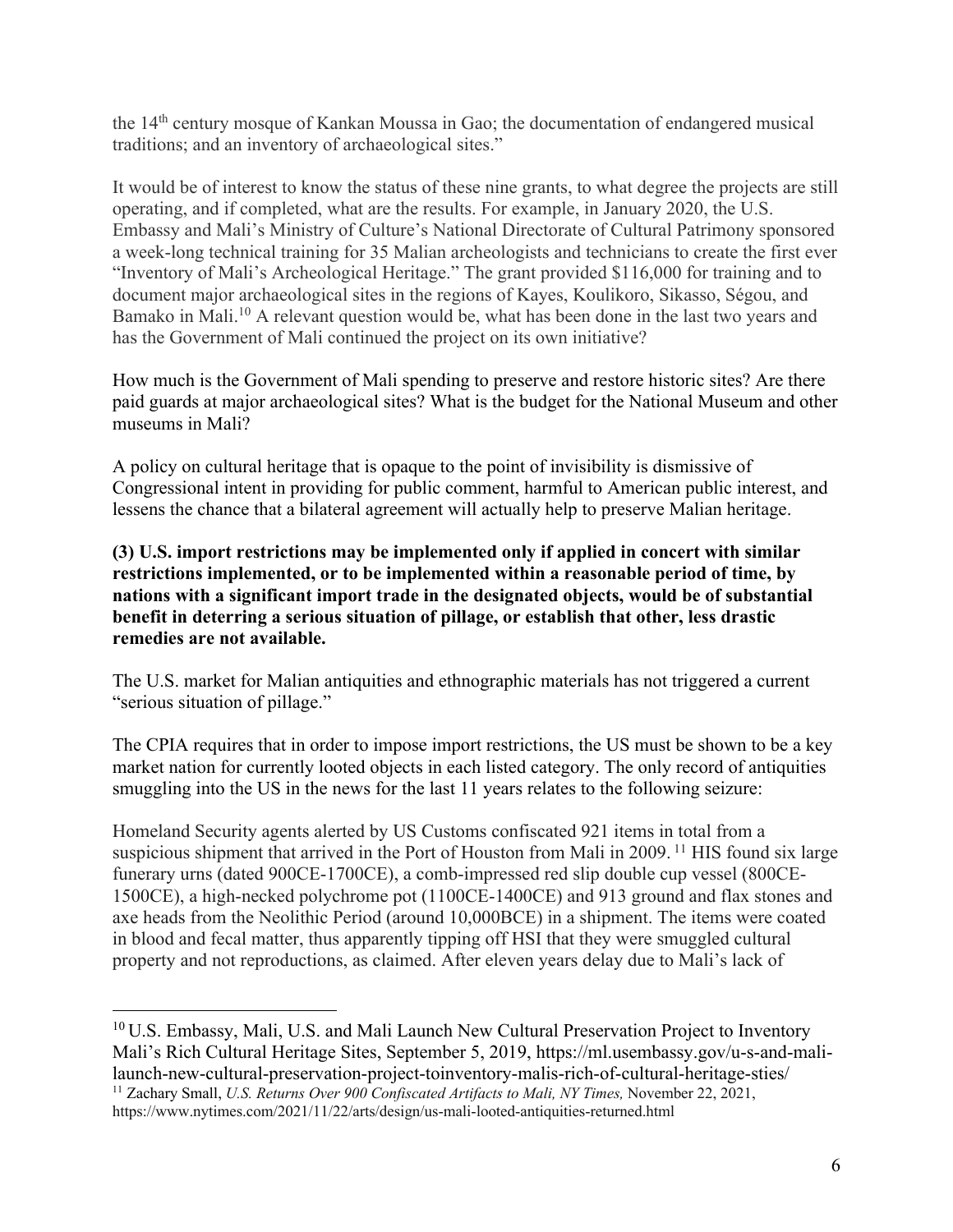stability, the seized items were released back to Mali's United Nations Ambassador Issa Konfourou on November 22, 2021, just two months before the notice of Mali's renewal request.

The US began returning the items in 2009, with "a handful" of goods repatriated in 2011 and 2012 – "though Homeland Security said that a civil war that began in Mali in 2012 prevented the majority of the artifacts from being returned."<sup>12</sup>

The US later provided a grant "to fund the repatriation and future exhibition of the objects." This was in June 2020, when the US Department of State got involved and provided funds to Mali's National Directorate of Cultural Patrimony. According to the news release, "The exhibition will form part of a nation-wide outreach campaign for protecting and preserving Mali's archaeological sites."

A single seizure eleven years before, does not demonstrate that the US is a major market for The attached records of import from Mali (see exhibits) for the most recent available year, 2019, may be extrapolated from in order to measure the current type and volume of imports from Mali.

| Mali Exports of works of art, collectors' pieces and antiques to |         |      |  |
|------------------------------------------------------------------|---------|------|--|
| <b>United States</b>                                             | Value   | Year |  |
| Original sculptures and statuary, in any material                | \$6.50K | 2019 |  |
| Antiques of an age exceeding one hundred years                   | \$691   | 2019 |  |
| Paintings, Drawings and Pastels, Collages                        | \$5.06K | 2018 |  |

There were no records of exports to the U.S. sculptures, antiques or paintings for the two prior years.13 However, **exports to France** of the same commodities were \$14,378 for 2017, \$10,376 for 2018, and \$6163 for 2019.14

Export data from Mali shows that whether misrepresented as modern or not, the value of items exported does not come close to demonstrating either a unique or a dominant US market for Malian antiquities, antiques or ethnographic materials.

There are a great number of authenticated, pre-1950s African artifacts, including from Mali that are the only materials that interest collectors circulating in both the U.S. and in Europe. The international auction market captures much of the most valuable tribal and ethnographic artwork sold globally. The ARTKHADE 2021 Report is the tribal art industries' closest equivalent to the ArtNet and Art Basel and UBS Global Art Market Report that provide global business analyses for the total art trade. (These other art business analyses do not even include antiquities and tribal art in their reporting, except as an "other" category including furniture and silver, whose total value of the art trade is less than one percent globally.) The first paragraph of the 2021 Report states that despite what were considered bumper sales in recent years,  $\epsilon$ 58.5 million in 2019 and

<sup>&</sup>lt;sup>12</sup> Alex Greenberger, US sends back more than 900 Stolen Artifacts to Mali, ArtNews, November 23, 2021, https://www.artnews.com/art-news/news/us-repatriates-artifacts-mali-1234611156/

<sup>&</sup>lt;sup>13</sup> Mali Exports of works of art, collectors' pieces and antiques to United States,

https://tradingeconomics.com/mali/exports/united-states/works-art-collectors-pieces-antiques

<sup>&</sup>lt;sup>14</sup> Mali Exports of works of art, collectors' pieces and antiques to France,

https://tradingeconomics.com/mali/exports/france/works-art-collectors-pieces-antiques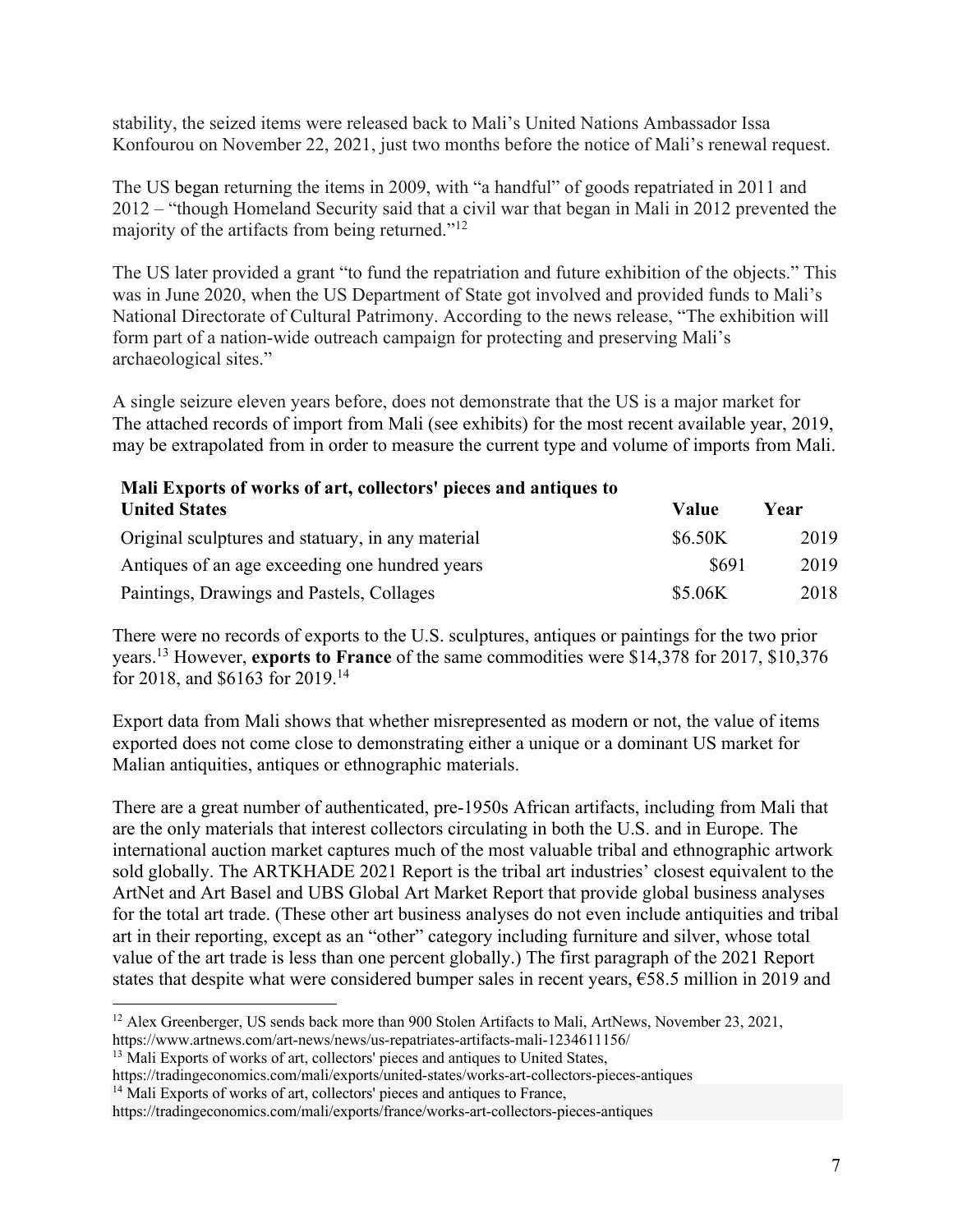€76.3 million in 2018, the total annual sales of tribal art at global auction in 2020 was just €32.1 million. <sup>15</sup> Native American art from North America (Canada and the U.S. combined) was €3.3m of the total. By category, total global ethnographic auction sales in 2020 were measured as:

- African art  $£18.3$ million
- Oceanian art  $\epsilon$ 5m
- South American  $64.5m$
- North American  $63.3m$
- Asian  $\epsilon$ 856,520

It may be useful for CPAC to see the actual data on sales of African art generally, as collated by the primary analysts of market date on ethnographic art sales at auction worldwide. It os obvious from the top ten African art sales in 2020 that Paris is as strong a market as New York. All of these high value items have lengthy, documented provenances. African art is considered one of the art market sectors in which fakes and recent copies abound.

| Top 10 objects from Africa         | <b>Type of object</b> | <b>Culture</b> | <b>Date</b> | <b>House</b> | <b>Location</b>   | <b>Price</b> | Price $(\epsilon)$ |
|------------------------------------|-----------------------|----------------|-------------|--------------|-------------------|--------------|--------------------|
| <b>Reliquary Head (Gabon)</b>      | Sculpture             | Fang Beti      | 29/06/2020  | Sotheby's    | New York (USA)    | \$3,520,000  | €3,129,562         |
| <b>Reliquary Figure (Gabon)</b>    | Sculpture             | Kota Mahongwe  | 30/06/2020  | Sotheby's    | New York (USA)    | \$1,400,000  | €1,246,602         |
| <b>Mask (Ivory Coast)</b>          | Mask                  | Guro           | 03/12/2020  | Christie's   | Paris<br>(France) | €680.000     | €680,000           |
| <b>Reliquary Figure (Gabon)</b>    | Sculpture             | Kota Obamba    | 30/06/2020  | Sotheby's    | New York (USA)    | \$560,000    | €498.641           |
| <b>Reliquary Figure (Gabon)</b>    | Sculpture             | Fang Beti      | 30/06/2020  | Sotheby's    | New York (USA)    | \$475,000    | €422,954           |
| Mask (DRC)                         | Mask                  | Songye         | 29/06/2020  | Christie's   | Paris<br>(France) | €420,400     | €420,400           |
| <b>Statue (Niger)</b>              | Sculpture             |                | 30/06/2020  | Sotheby's    | New York (USA)    | \$412,500    | €367,302           |
| <b>Reliquary Figure (Cameroon)</b> | Sculpture             | Fang Mabea     | 30/06/2020  | Sotheby's    | New York (USA)    | \$325,000    | €289,390           |
| Statue (DRC)                       | Sculpture             | Bembe          | 03/12/2020  | Christie's   | Paris<br>(France) | €237,500     | €237.500           |
| <b>Couple (Ivory Coast)</b>        | Sculpture             | Senufo         | 30/06/2020  | Sotheby's    | New York (USA)    | \$262,500    | €233.738           |

The Top Ten objects sold globally from Africa in 2020 were:

Between 84% and 96% of the tribal objects in every geographical category at global auction sold for less than  $\text{\textsterling}10,000$ . Less than 1% of any category sold for  $\text{\textsterling}50,000$  or more, and only one category, African tribal sculpture had any sales larger than  $\epsilon$ 500,000; less than one tenth of one percent (.09%) of objects were high value.16

# (4) **The request does not meet the criteria that the application of the import restrictions is consistent with the general interest of the international community in the interchange of cultural property.**

Historically the question of the general interest in the interchange of cultural property is dealt with by CPAC by counting the number of museum exhibitions and loans to the United States. While this kind of an answer actually does not address the question of how the "general interest

<sup>&</sup>lt;sup>15</sup> ARTKHADE Report 2021- Art Analytics, Arts From Africa, Asia, Oceania and the Americas, 2, https://www.artkhade.com/api/publications/pdf/00365c5794c8/Artkhade-Art-Tribal-2021-en.pdf. <sup>16</sup> *Id*. at 7.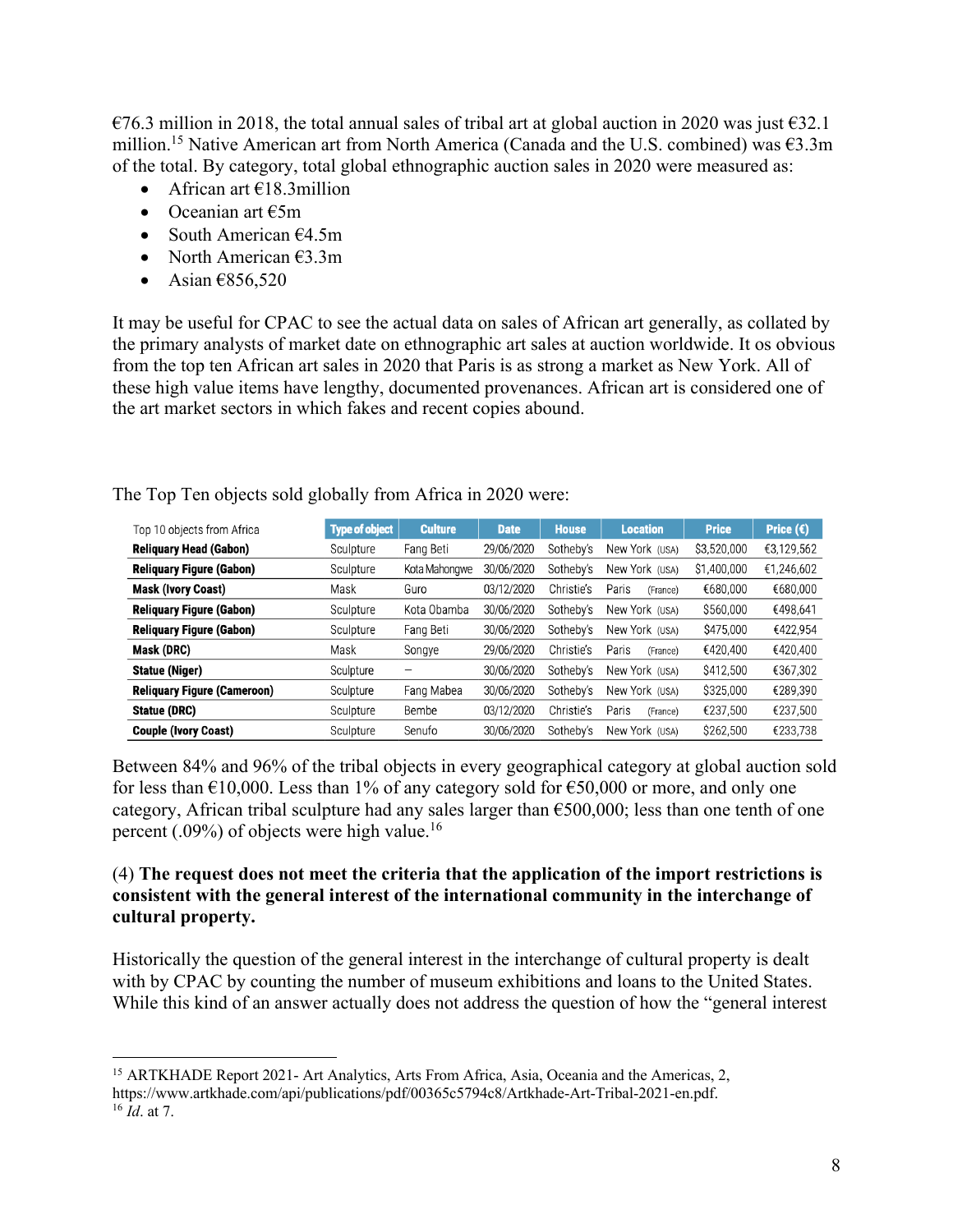of the international community" can or should be defined, it at least establishes a sort of yardstick for relative access.

CCP was unable to locate a single traveling exhibition from Mali to the U.S. during the last five years of the U.S.-Malian MOU. Absent any substantiation of loans in the request, its government has failed to demonstrate that Mali has undertaken to make its cultural heritage available to the U.S. or the global public.

Mali has acted domestically in only one important matter internationally to preserve its heritage. Mali took an important step in defending its interest in cultural heritage in bringing the case of Ahmad Al-Faqi Al-Mahdi to the International Criminal Court at The Hague (ICC) for destroying Mali's cultural property. The ICC charged Al-Faqi Al-Mahdi with war crimes for the destruction of shrines of Sufi Saints in Timbuktu and the destruction of the sacred gate of the Sidi Yahia Mosque. ICC held that Ahmad Al-Faqi Al-Mahdi was guilty of war crimes and sentenced him to nine year imprisonment.<sup>17</sup>

#### **If hard evidence shows that there is both significant looting and a U.S. market for looted objects, the CPAC should recommend temporary emergency import restrictions only.**

Under the conditions specified under the CPIA, the request from the Republic of Mali for a renewal of its bilateral agreement with the US cannot be undertaken. However the Committee for Cultural Policy and Global Heritage Alliance believe that the protection of Malian heritage can most appropriately be addressed by adopting the recommendation made during the 2017 renewal process by the Association of Art Museum Directors that CPAC **recommend temporary emergency import restrictions only**. Temporary emergency import restriction could assist Mali to demonstrate its compliance with the four determinations.

We also urge CPAC to place strict benchmarks for extension to a bilateral agreement in the future. Given the restrictions in trade resulting from any agreement and the lack of past loan agreements, , terms should be included that require Mali to make a defined commitment to make objects of cultural significance available for loan for U.S. museum exhibitions. Thus, U.S. citizens (including citizens of Malian heritage) will not be deprived of the opportunity to learn about and admire the contributions of Mali to the history of world culture.

Mali should be required to demonstrate sincere efforts to provide domestic protection to its heritage and archaeological sites; to document its cultural objects so that if they are lost or stolen they may be readily identified, to curb corruption that allows objects to be exported to other nations as well as the U.S., to build relationships with U.S. museums and educational institutions to enable continuing research and study into Malian heritage both in Mali and in the U.S., and to benefit the American public, the Malian people, international scholars and visitors by enabling U.S. museums to give temporary safe harbor and exhibition space to Malian artifacts that its government wishes to secure and preserve.

<sup>17</sup> See Marlise Simons, "Prison Sentence Over Smashing of Shrines in Timbuktu: 9 Years," *New York Times,*  September 27, 2016, https://www.nytimes.com/2016/09/28/world/europe/ahmad-al-faqi-al-mahdi-timbuktumali.html.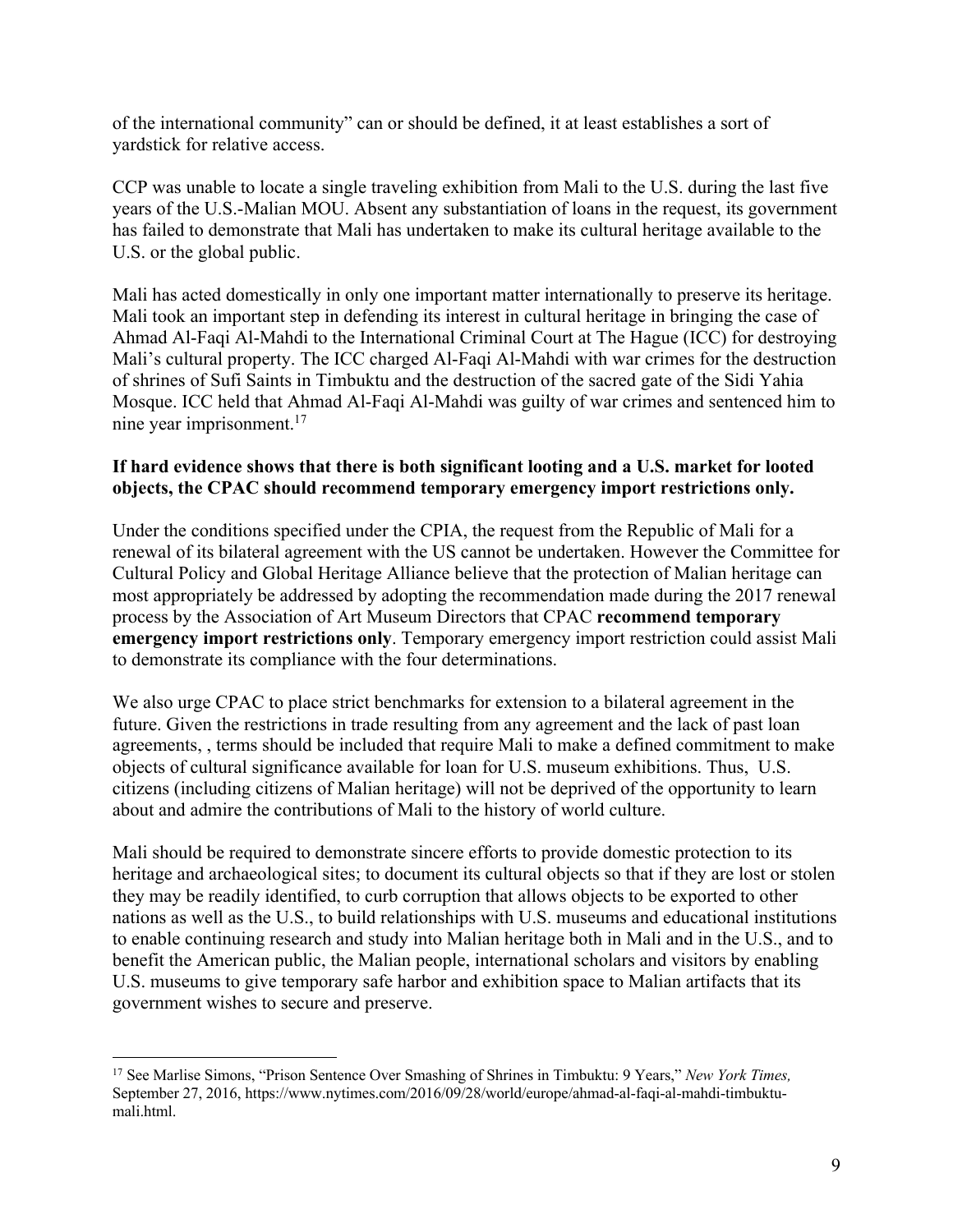Therefore, terms should be included under any emergency (or bilateral) agreement that must be met for any future continuation or extension, such as:

*The Government of the Republic of Mali will facilitate the exchange of its archaeological and ethnological materials, by:* 

*1. Creating an online database or accessible list of objects of archaeological and artistic merit available for exhibition or long-term loans;* 

*2. Increasing the number of exhibition loans;* 

*3. Increasing the length of loans of objects of archaeological and artistic interest for research and educational purposes to a reasonable time period;*

*4. Encouraging American museums and universities to propose and participate in joint excavation projects authorized by the Government of Mali and enabling a portion of excavated materials to be lent to educational institutions or U.S. museums for further study;and*

*5. Promoting agreements for academic exchanges and specific study programs agreed upon by museums and universities of Mali and American art museums.18*

#### **US should encourage relationships between government and cultural institutions in Mali and the U.S. to enable safe harbor agreements.**

It was a goal of the United States in the drafting of the CPIA to encourage both the United States and foreign governments to make US museums their temporary partners in preservation in times of crisis and to safeguard the source countries irreplaceable treasures in instances of conflict and violence.

Any agreement or emergency action on Mali's cultural heritage should include an undertaking by the U.S. government, as the AAMD suggested in 2017, "at the request of the Government of Mali, to use its best efforts to become a safe haven for cultural heritage by assisting in finding depositories for objects that are subject to potential destruction, with a commitment to return those objects whenever the Government of Mali deems appropriate. One way to carry out this commitment would be for AAMD member museums to take the rescued objects on loan, pursuant to safe havens protocol already established by the  $AAMD$ <sup>19</sup><sup>20</sup>

The Committee for Cultural Property and Global Heritage Alliance agreed with the AAMD in 2017 when it expressed serious reservations that Mali could meet the statutory criteria for an MOU due to the instability of the country and suggested that, with the approval of the

*Agreement Between the Government of the United States of America and the Government of the Republic of Mali Concerning the Imposition of Import Restrictions on Archaeological Material from Mali from the Paleolithic Era (Stone Age) to Approximately the Mid-Eighteenth Century*, submitted March 21, 2017, p 5.

<sup>&</sup>lt;sup>18</sup> This list is adapted from the Statement of the Association of Art Museum Directors Concerning the Agreement Between the Government of the United States of America and the Government of the Republic of Mali Concerning the Imposition of Import Restrictions on Archaeological Material from Mali from the Paleolithic Era (Stone Age) to Approximately the Mid-Eighteenth Century, submitted March 21, 2017. Association of Art Museum Directors, https://aamd.org/sites/default/files/key-issue/FINAL%20CPAC%20statement%20-%20Mali.pdf

<sup>19</sup> Association of Art Museum Directors, *AAMD Protocols for Safe Havens for Works of Cultural Significance from Countries in Crisis*, https://aamd.org/document/aamd-protocols-for-safe-havens-for-works-of-cultural-significancefrom-countries-in-crisis (last visited 01/17/22).<br><sup>20</sup> Association of Art Museum Directors, *Statement of the Association of Art Museum Directors Concerning the* 

https://aamd.org/sites/default/files/key-issue/FINAL%20CPAC%20statement%20-%20Mali.pdf (last visited 01/17/22).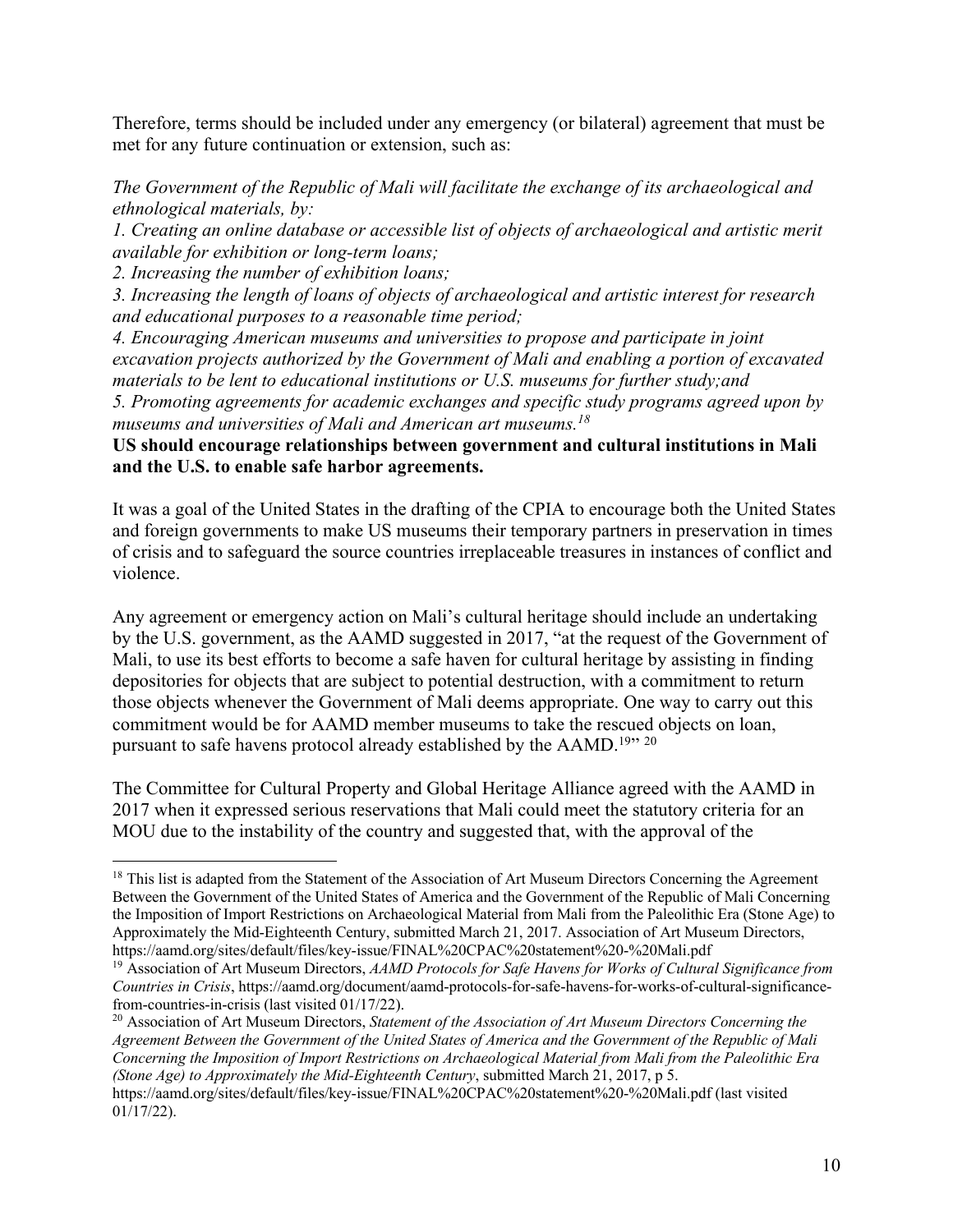Government of Mali, US museums could assist by providing temporary safe harbor, access to scholars, and public exhibition that would celebrate Mali's brilliant historic heritage. The AAMD's recommendation regarding safe harbor has equal merit today.<sup>21</sup>

# **Conclusion**

We recognize that the situation of the Malian people has worsened today through repeated political upheavals, chronically ineffectual local and national governance, massive corruption undermining the rule of law, repeated coup d'états in Bamako, the dominance of violent extremists and local militias in large areas of the country, and the destabilization of the Malian rural economy through massive land grabs by well-connected businessmen, all of which have not only endangered Mali's cultural heritage in manifold ways, but also destroyed villages and habitat, impoverished farmers and driven herding communities to the brink of starvation.<sup>22</sup>

We believe that if import restrictions on Malian art and artifacts are to be continued, and can be justified under the facts, then the only lawful option is to enact emergency restrictions and to impose clear benchmarks for improvement of Mali's domestic protections for its cultural heritage. CPAC should set clear conditions for any continuing import restrictions and insist that each requesting government be held accountable to its undertakings and that the Department of State should acknowledge the public interest in an effective cultural policy by making public not only source country requests but also factual analyses of domestic threats to heritage in foreign countries and evaluation of foreign government actions. Numerous sections of the State Department make public such reports and analyses with respect to human rights, religious freedom and other matters essential to developing U.S. public policy that are often highly critical of foreign governments. Their publication does not result in weakening of U.S. security or breaches in foreign relations, neither should building greater transparency at the Bureau of Educational and Cultural Affairs.

## CPAC should:

Ensure that real standards for performance are required under an MOU or for renewal of an emergency action.

- Ask the Government of Mali and its National Directorate of Cultural Patrimony to guarantee loans will be made under term acceptable to both Mali and US museums
- Encourage the Department of State to facilitate documentation of art and artifacts in Malian collections by means of grants and cooperative programs in order to prevent theft and encourage preservation.

Congress placed procedural and substantive constraints on the executive authority to impose import controls under the CPIA. Under the aegis of the State Department's Bureau of Educational and Cultural Affairs, import restrictions under the CPIA have provided for near

<sup>21</sup> *Id.*

<sup>22</sup> David Lemmi, Marco Simoncelli and Ugo Lucio Borga, *Mali suffers a toxic mix of climate change, militancy and corporate looting*, TRT World, https://www.trtworld.com/magazine/mali-suffers-a-toxic-mix-of-climate-changemilitancy-and-corporate-looting-51182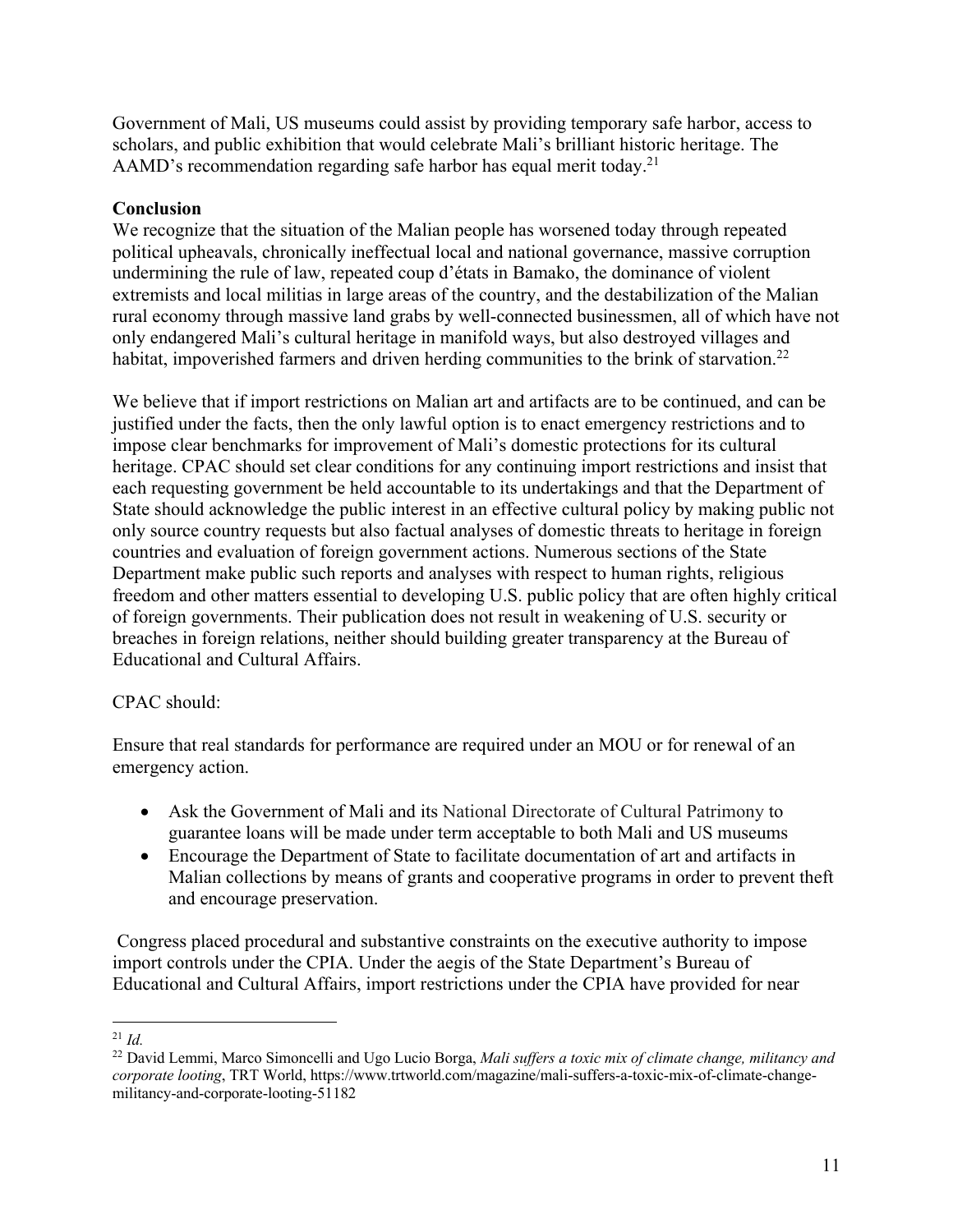permanent bans on the import of virtually all cultural items from the prehistoric to the present time from the countries which have sought agreements. If CPAC fails to heed the concerns of Congress regarding overbroad import restrictions unsubstantiated by clear evidence of meeting the four determinations, CPAC acts in derogation of U.S. law and against the best interests of the people of the United States.

Thank you for your attention.

Kate Fitz Gibbon Executive Director Committee for Cultural Policy, Inc.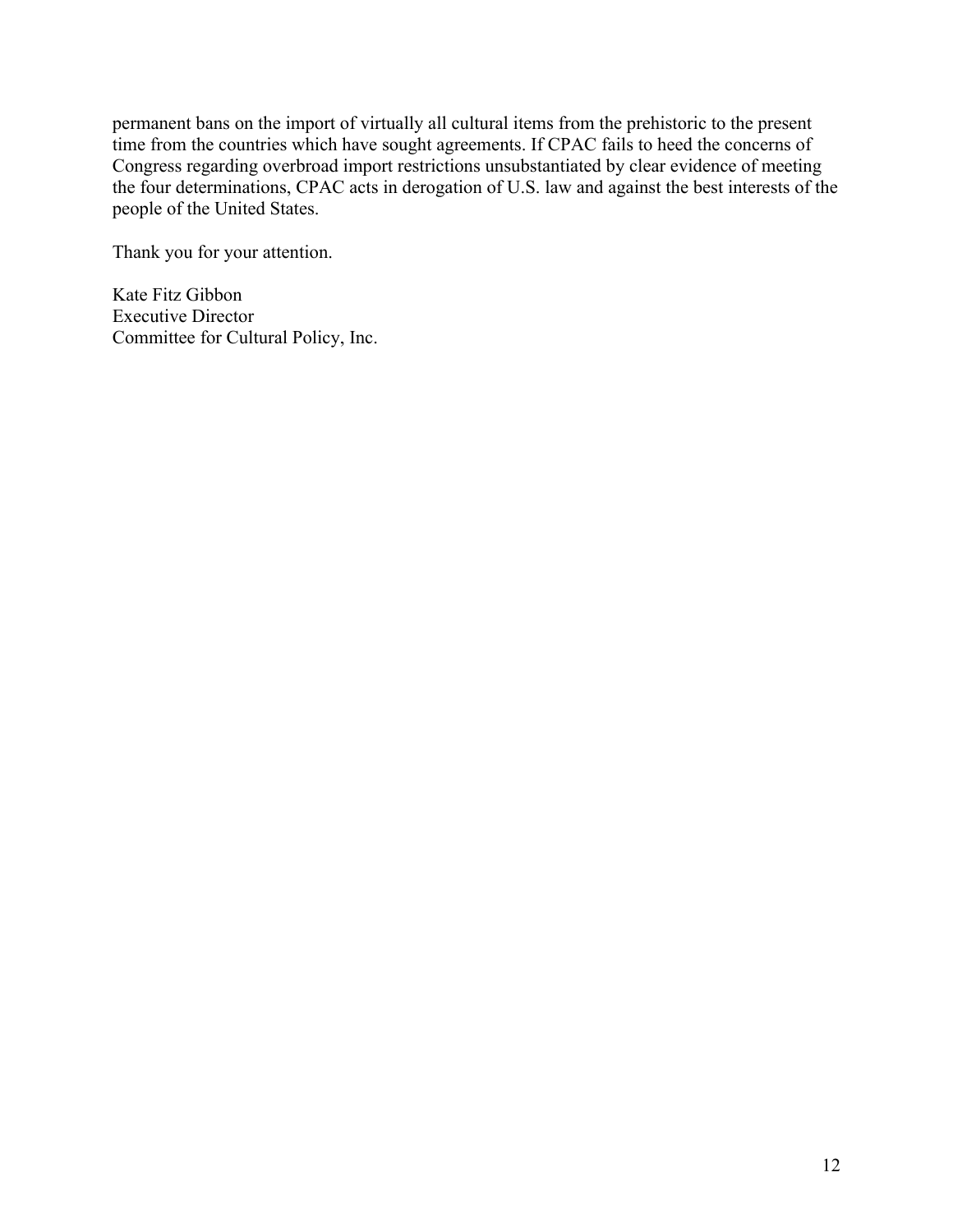| <b>Mali Exports to United States</b>                  | Value          | Year |
|-------------------------------------------------------|----------------|------|
| <b>Rubbers</b>                                        | \$3.78M        | 2019 |
| Machinery, nuclear reactors, boilers                  | \$3.41M        | 2019 |
| Vehicles other than railway, tramway                  | \$1.93M        | 2019 |
|                                                       | \$670.02       |      |
| Fertilizers                                           | K              | 2019 |
|                                                       | \$439.67       |      |
| Electrical, electronic equipment                      | K<br>\$282.00  | 2019 |
| Miscellaneous edible preparations                     | K              | 2019 |
|                                                       | \$170.32       |      |
| Aircraft, spacecraft                                  | K              | 2019 |
| Furniture, lighting signs, prefabricated buildings    | \$62.87K       | 2019 |
| Cotton                                                | \$61.05K       | 2019 |
| Articles of iron or steel                             | \$45.51K       | 2019 |
| Explosives, pyrotechnics, matches, pyrophorics        | \$39.54K       | 2019 |
| Live animals                                          | \$34.37K       | 2019 |
| Wool, animal hair, horsehair yarn and fabric          | \$25.53K       | 2019 |
| Wood and articles of wood, wood charcoal              | \$23.47K       | 2019 |
| Lac, gums, resins                                     | \$22.19K       | 2019 |
| Edible fruits, nuts, peel of citrus fruit, melons     | \$18.78K       | 2019 |
| Articles of leather, animal gut, harness, travel good | \$15.43K       | 2019 |
| Optical, photo, technical, medical apparatus          | \$12.09K       | 2019 |
| Live trees, plants, bulbs, roots, cut flowers         | \$9.23K        | 2019 |
| <b>Works of art, collectors' pieces and antiques</b>  | <b>\$7.19K</b> | 2019 |
| Milling products, malt, starches, inlin, wheat gluten | \$6.46K        | 2019 |
| Musical instruments, parts and accessories            | \$6.44K        | 2019 |
| Miscellaneous chemical products                       | \$5.98K        | 2019 |
| Essential oils, perfumes, cosmetics, toileteries      | \$5.03K        | 2019 |
| Glass and glassware                                   | \$4.81K        | 2019 |
| Articles of apparel, knit or crocheted                | \$3.60K        | 2019 |
| Pearls, precious stones, metals, coins                | \$2.90K        | 2019 |
| Animal, vegetable fats and oils, cleavage products    | \$1.64K        | 2019 |
| Coffee, tea, mate and spices                          | \$1.62K        | 2019 |
| Salt, sulphur, earth, stone, plaster, lime and cement | \$1.55K        | 2019 |
| Mineral fuels, oils, distillation products            | \$1.37K        | 2019 |
| Inorganic chemicals, precious metal compound, isotope | \$1.33K        | 2019 |
| Plastics                                              | \$944          | 2019 |
| Impregnated, coated or laminated textile fabric       | \$913          | 2019 |
| Miscellaneous articles of base metal                  | \$904          | 2019 |

# **source https://tradingeconomics.com/mali/exports/united-states**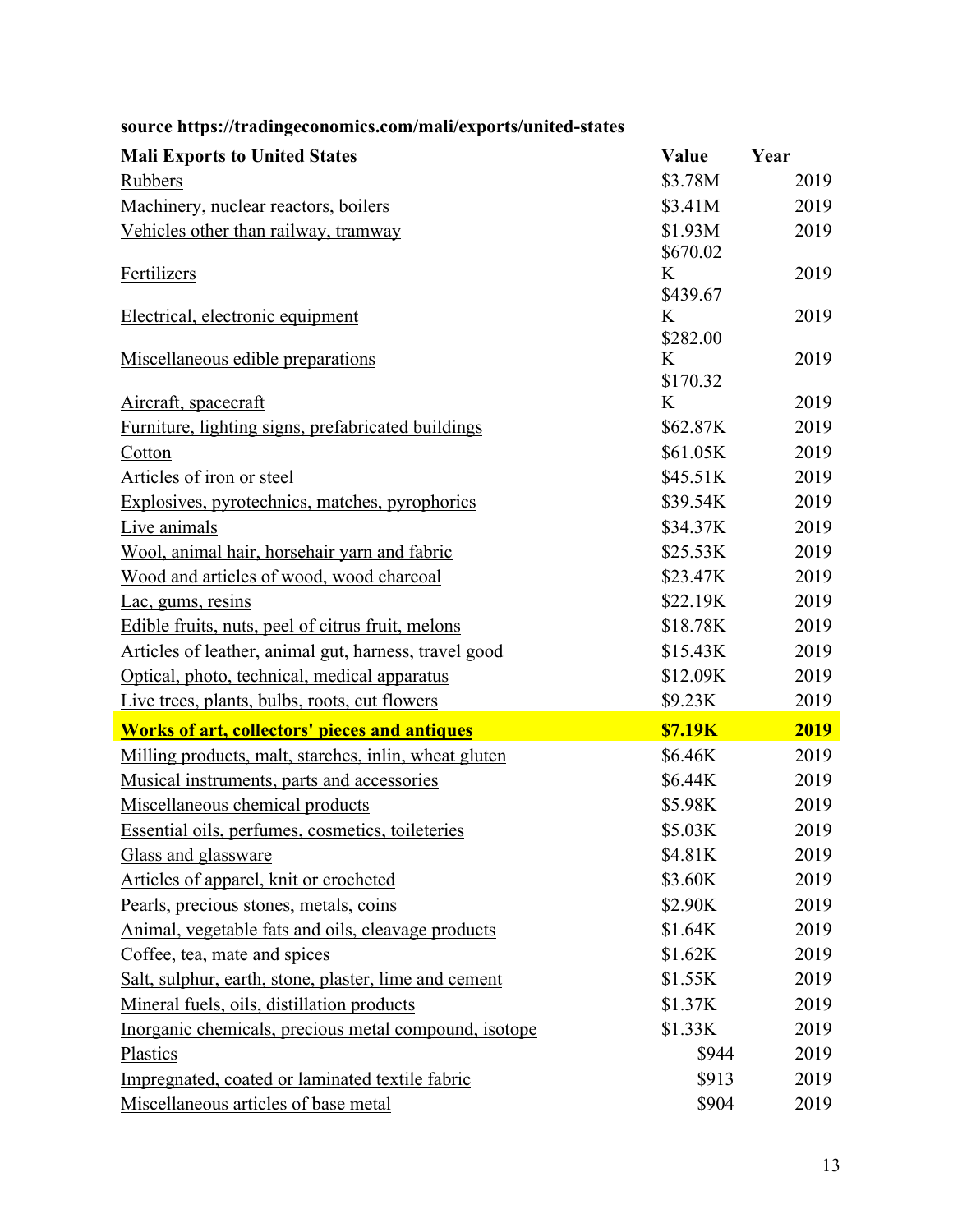| Soaps, lubricants, waxes, candles, modelling pastes                                  | \$784    | 2019 |
|--------------------------------------------------------------------------------------|----------|------|
| Tanning, dyeing extracts, tannins, derivatives, pigments                             | \$237    | 2019 |
| Sugars and sugar confectionery                                                       | \$221    | 2019 |
| Oil seed, oleagic fruits, grain, seed, fruits                                        | \$216    | 2019 |
| Dairy products, eggs, honey, edible products                                         | \$86     | 2019 |
| Tools, implements, cutlery of base metal                                             | \$86     | 2019 |
| Paper and paperboard, articles of pulp, paper and board                              | \$85     | 2019 |
| Stone, plaster, cement, asbestos, mica or similar materials                          | \$28     | 2019 |
| Pharmaceutical products                                                              | \$20     | 2019 |
| Cocoa and cocoa preparations                                                         | \$14     | 2019 |
| Vegetable, fruit, nut food preparations                                              | \$19.76K | 2018 |
| Printed books, newspapers, pictures                                                  | \$5.80K  | 2018 |
| Manmade staple fibers                                                                | \$1.80K  | 2018 |
| Cereal, flour, starch, milk preparations and products                                | \$1.54K  | 2018 |
| Aluminum                                                                             | \$668    | 2018 |
| Copper                                                                               | \$628    | 2018 |
| Articles of apparel, not knit or crocheted                                           | \$563    | 2018 |
| Bird skin, feathers, artificial flowers, human hair                                  | \$442    | 2018 |
| Ceramic products                                                                     | \$434    | 2018 |
| Photographic or cinematographic goods                                                | \$270    | 2018 |
| Footwear, gaiters and the like,                                                      | \$225    | 2018 |
| Other made textile articles, sets, worn clothing                                     | \$180    | 2018 |
| Miscellanneous manufactured articles                                                 | \$118    | 2018 |
| Cereals                                                                              | \$69     | 2018 |
| Carpets and other textile floor coverings                                            | \$45     | 2018 |
| Special woven or tufted fabric, lace, tapestry                                       | \$6.63K  | 2017 |
| Ores slag and ash                                                                    | \$289    | 2017 |
| <u>Railway, tramway locomotives, rolling stock, equipment</u>                        | \$30.36K | 2016 |
| Arms and ammunition, parts and accessories                                           | \$26.04K | 2016 |
| Iron and steel                                                                       | \$28     | 2016 |
|                                                                                      | \$155.05 |      |
| Commodities not specified according to kind                                          | K        | 2012 |
| Raw hides and skins (other than furskins) and leather                                | \$3.58K  | 2012 |
| Edible vegetables and certain roots and tubers                                       | \$1.22K  | 2012 |
| Vegetable plaiting materials, vegetable products                                     | \$1.2K   | 2012 |
| Manmade filaments                                                                    | \$514    | 2011 |
| Vegetable textile fibers not specified elsewhere, paper yarn, woven<br><u>fabric</u> | \$40     | 2010 |
|                                                                                      |          |      |